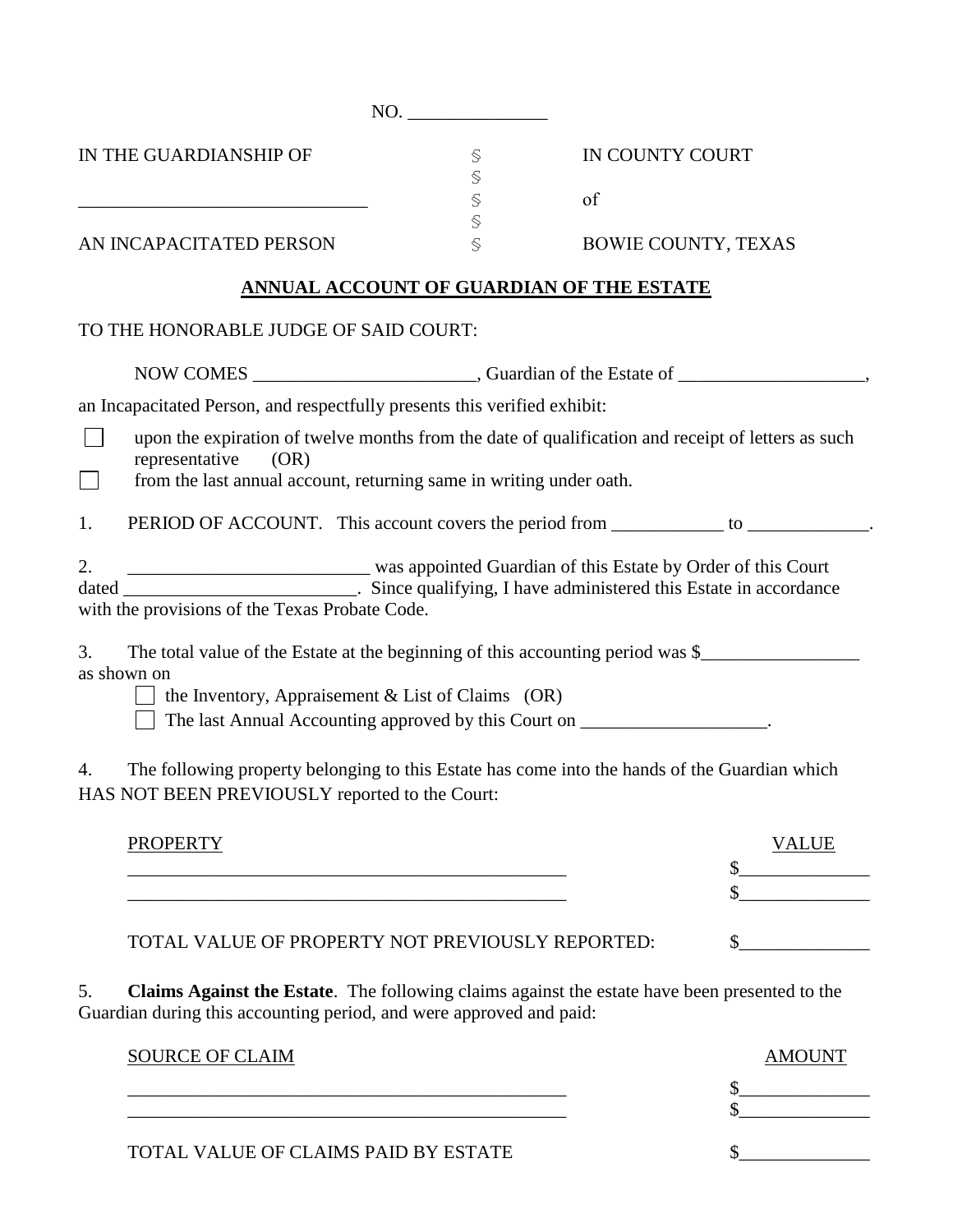6. The following changes have occurred in the property of the Estate during this accounting period which have not been previously reported by the guardian of this Estate:

| <b>CHANGES IN ESTATE ASSETS</b>            | AMOUNT |
|--------------------------------------------|--------|
| None $(OR)$                                |        |
| as follows:                                |        |
| TOTAL NET CHANGE IN VALUE OF ESTATE ASSETS |        |

7. **Receipts.** The following is a complete list of all revenues and income received by the Guardian for the benefit of the Ward during the period covered by this account:

\*\***(Attach Representative Payee Report if funds are received from the Social Security Administration)**

| RECEIPTS SOURCE                     | <b>AMOUNT</b> |
|-------------------------------------|---------------|
| <b>Interest on Estate Accounts</b>  |               |
| Refunds                             |               |
| Rental income                       |               |
| Dividends                           |               |
| Proceeds from sale of Estate Assets |               |
| Social Security                     |               |
|                                     |               |
|                                     |               |
|                                     |               |
|                                     |               |
| <b>TOTAL RECEIPTS</b>               |               |

8. **Disbursements**. The disbursements of the Estate are as shown in the attached Exhibit "B", and are summarized as follows:

| Attorney's Fees                        |  |
|----------------------------------------|--|
| <b>Bond Premium</b>                    |  |
| <b>Bank Charges</b>                    |  |
| <b>Property Taxes</b>                  |  |
| <b>Federal Income Taxes</b>            |  |
| Expenditures authorized by Court Order |  |
|                                        |  |
|                                        |  |
|                                        |  |
|                                        |  |
|                                        |  |

TOTAL DISBURSEMENTS  $\qquad \qquad$  \$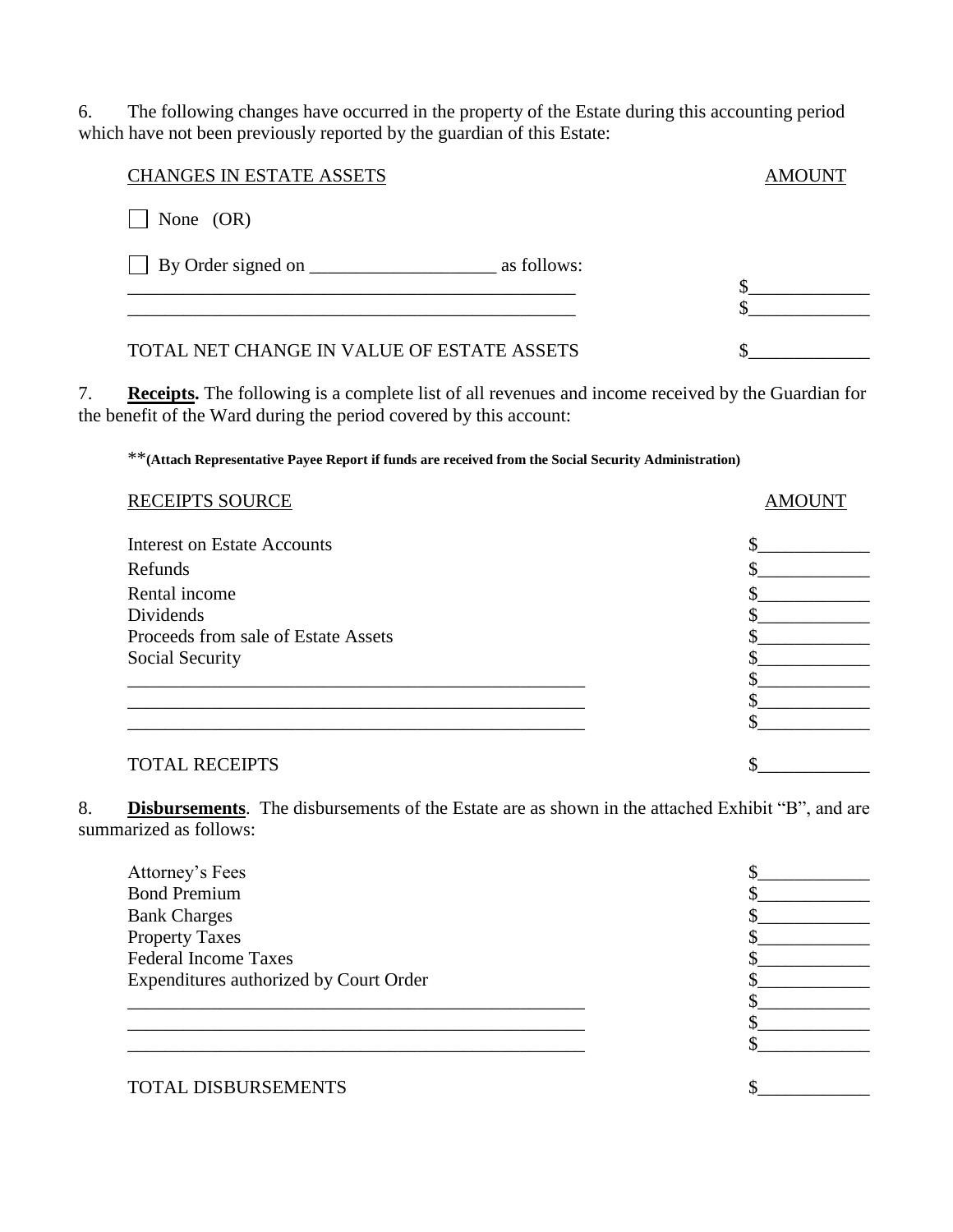9. **Non-Cash Assets Administered**. Below is a complete, accurate, and detailed description of the non-cash assets being administered, the condition of the property, and the use being made of the property and, if rented, the terms upon and the price for which the property is being rented, is as follows:

| DESCRIPTION OF PROPERTY | <b>VALUE</b> |
|-------------------------|--------------|
|                         |              |

| a  |  |
|----|--|
| υ. |  |
| ◡. |  |
| u. |  |
|    |  |

## TOTAL VALUE OF NON-CASH ASSETS  $\qquad \qquad$

10. **Cash on Hand.** The cash remaining in the hands of the Guardian is located in the following deposit accounts, as evidenced by an official letter from the depository, attached as Exhibit "A" to this accounting.

| <b>NAME OF DEPOSITORY</b>  | ACCOUNT NO. | <b>BALANCE</b> |
|----------------------------|-------------|----------------|
|                            |             |                |
|                            |             |                |
| TOTAL VALUE OF CASH ASSETS |             |                |

11. **Summary and Reconciliation.** The following is a summary and reconciliation of the foregoing paragraphs of this account:

A. CHANGES IN ESTATE

| Paragraph 3: Value of Assets at the beginning of this accounting period |  |
|-------------------------------------------------------------------------|--|
| Paragraph 4: Property not previously reported                           |  |
| Paragraph 5: Total claims paid                                          |  |
| Paragraph 6: Net changes in value of asset:                             |  |
| Paragraph 7: Total receipts                                             |  |
| Paragraph 8: Total disbursements                                        |  |
| <b>TOTAL VALUE OF ESTATE AFTER CHANGES</b>                              |  |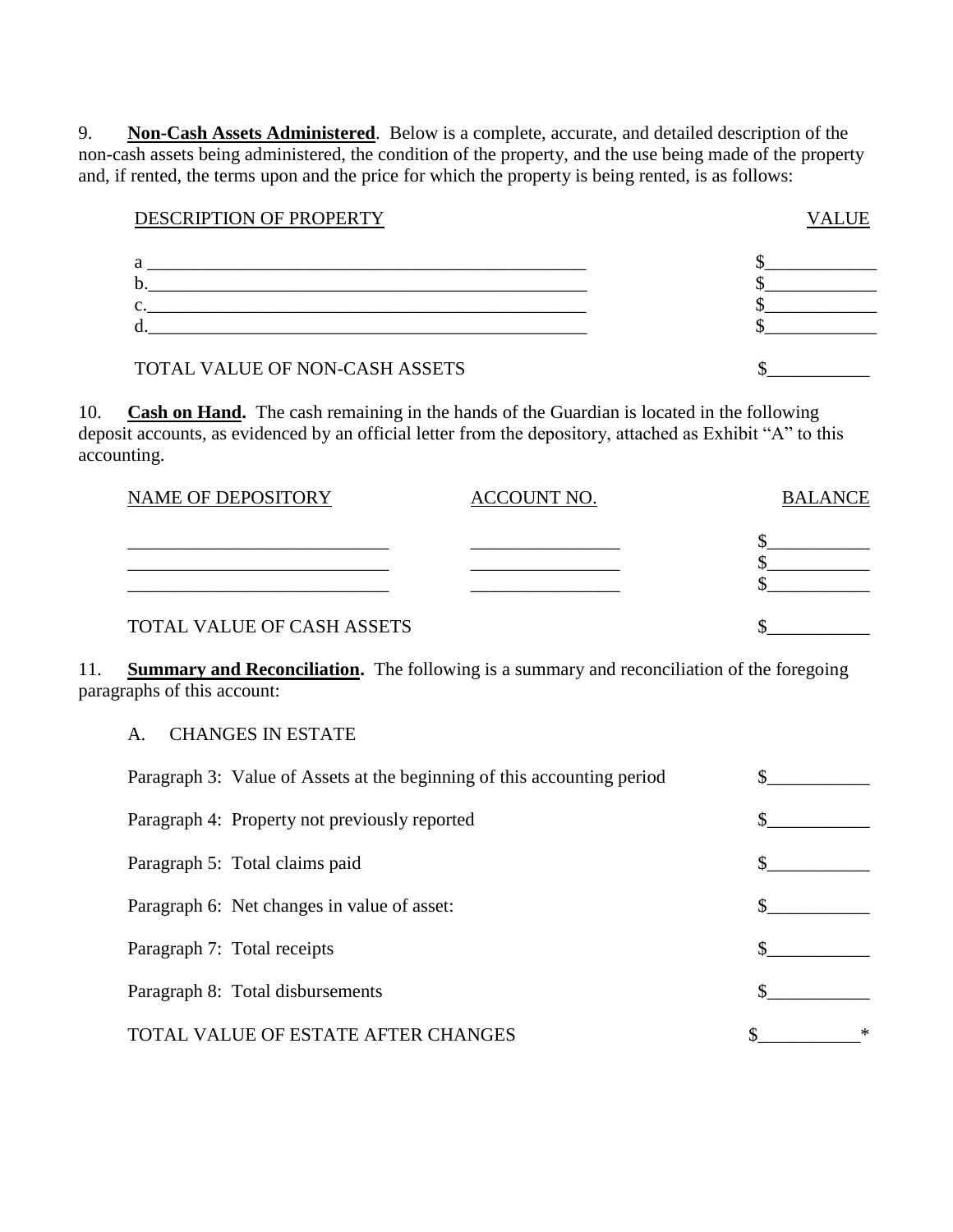#### B. ASSETS REMAINING IN ESTATE

| Paragraph 9: Total non-cash assets being administered |  |
|-------------------------------------------------------|--|
| Paragraph 10: Total cash on hand                      |  |
| TOTAL VALUE OF ESTATE ON HAND                         |  |

\*These two values should be the same number.

12. The following debts and expenses of the Estate have not been paid and are presently due and owing by the estate:

|--|

None.

(OR)

TOTAL AMOUNT OF DEBTS OWED BY ESTATE  $\qquad \qquad \$ 

Respectfully submitted,

 $\mathbb{S}_{\bot}$  , and the contract of the contract of the contract of  $\mathbb{S}_{\bot}$  , and the contract of the contract of the contract of the contract of the contract of the contract of the contract of the contract of the contr

\_\_\_\_\_\_\_\_\_\_\_\_\_\_\_\_\_\_\_\_\_\_\_\_\_\_\_\_\_\_\_\_\_\_\_\_\_\_\_\_\_\_\_ Name of Guardian: Guardian of the Estate of \_\_\_\_\_\_\_\_\_\_\_\_\_\_\_\_\_\_\_\_, An Incapacitated Person

AMOUNT OF DEBT

 $\sim$ 

## **ATTORNEY BLOCK – REQUIRED**

SIGNATURE

Name of Attorney: \_\_\_\_\_\_\_\_\_\_\_\_\_\_\_\_\_\_\_\_\_\_\_\_\_\_\_ Address: \_\_\_\_\_\_\_\_\_\_\_\_\_\_\_\_\_\_\_\_\_\_\_\_\_\_\_\_\_\_\_\_\_\_\_

Phone No.: State Bar No. \_\_\_\_\_\_\_\_\_\_\_\_\_\_\_\_\_\_\_\_\_\_\_\_\_\_\_\_\_\_\_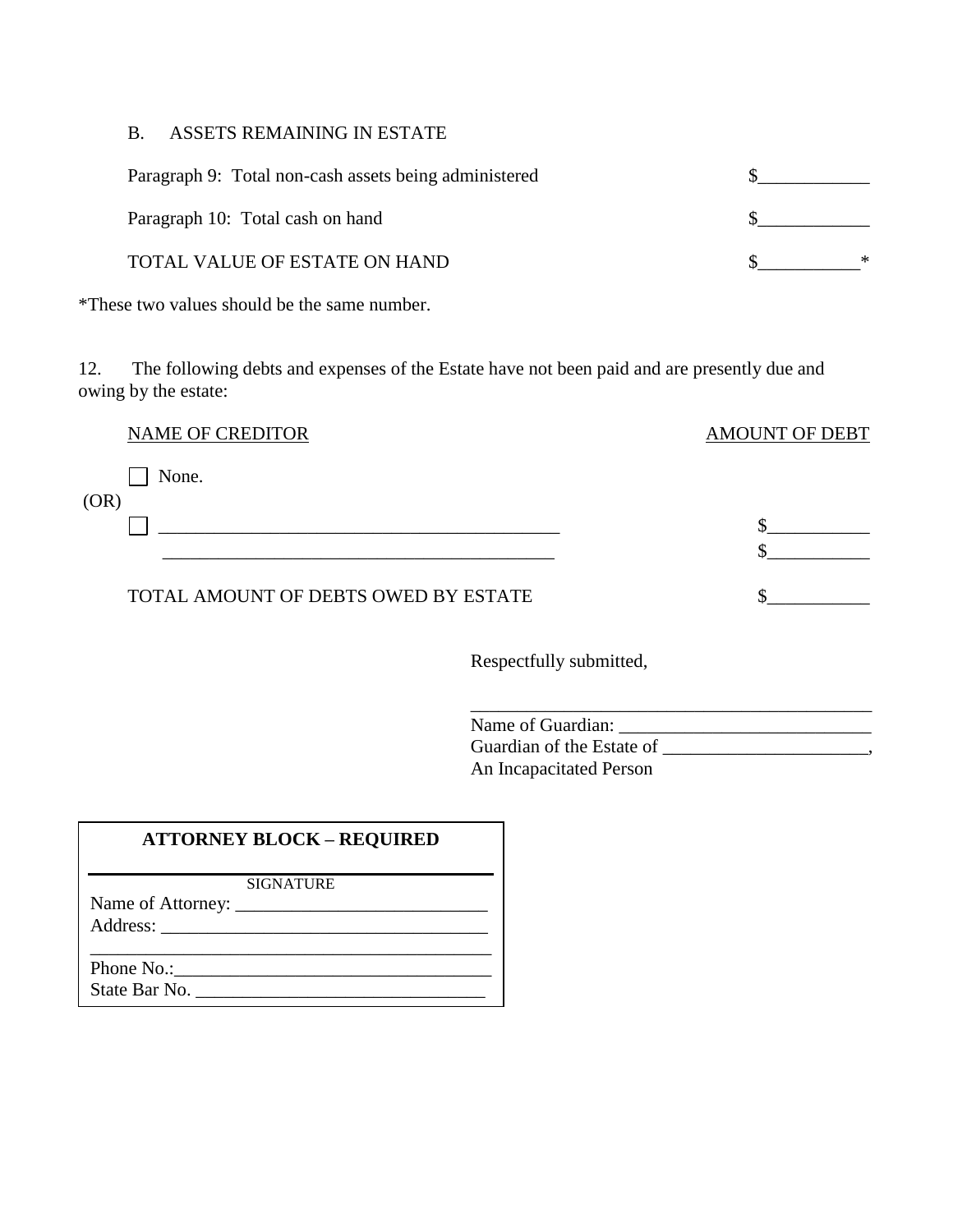### STATE OF TEXAS §

#### COUNTY OF BOWIE §

I, \_\_\_\_\_\_\_\_\_\_\_\_\_\_\_\_\_, Guardian of the Estate of \_\_\_\_\_\_\_\_\_\_\_\_\_\_\_\_\_\_\_\_, an

Incapacitated Person, having been duly sworn, hereby state on oath the following:

*"I am the Guardian in the above entitled and numbered cause. I have read and examined the foregoing Annual Account which is to be filed in this cause and:* 

- *A. The account contains a true, correct and complete statement of the matters to which the account relates:*
- *B. Bond (Select one):*

*I have paid the bond premium for the next accounting period.* 

- *I have paid a \$\_\_\_\_\_\_\_\_\_\_\_\_\_\_ cash bond into the Registry of the Court.*
- *The bond requirement was waived in the Order Appointing Guardian.*
- $\Box$  *I* have a personal surety bond in the amount of \$\_\_\_\_\_\_\_\_\_\_\_\_\_ and have attached an *Affidavit signed by the sureties verifying their continued qualification and agreement to act as sureties;*
- *C. I have filed all tax returns of the Estate due during the accounting period; and*
- *D. Taxes (Select one):*
	- *No taxes were owed by the Estate during the accounting period*
	- *Guardian has paid all taxes the Estate owed during the accounting period,* 
		- *1. The amount of the taxes was \$\_\_\_\_\_\_\_\_\_\_\_\_\_\_\_\_\_;*
		- *2. The date the Guardian paid the taxes was \_\_\_\_\_\_\_\_\_\_\_\_\_\_\_\_\_\_\_\_\_\_\_:*
		- *3. The governmental entity to which the taxes were paid was \_\_\_\_\_\_\_\_\_\_\_\_\_\_\_*
	- *Guardian has NOT paid all taxes the Estate owed during the accounting period.*

 *the Guardian has NOT filed all tax returns of the Estate due during the accounting period for the reason that \_\_\_\_\_\_\_\_\_\_\_\_\_\_\_\_\_\_\_\_\_\_\_\_\_\_\_\_\_\_\_\_\_\_\_\_\_\_\_\_\_\_\_\_\_\_\_\_\_.*

> Guardian of the Estate of An Incapacitated Person

| SUBSCRIBED AND SWORN TO BEFORE ME, by | on this the |
|---------------------------------------|-------------|
|---------------------------------------|-------------|

 $\frac{day}{x}$  day of  $\frac{1}{x}$  and  $\frac{20}{x}$ .

\_\_\_\_\_\_\_\_\_\_\_\_\_\_\_\_\_\_\_\_\_\_\_\_\_\_\_\_\_\_\_\_\_\_\_\_\_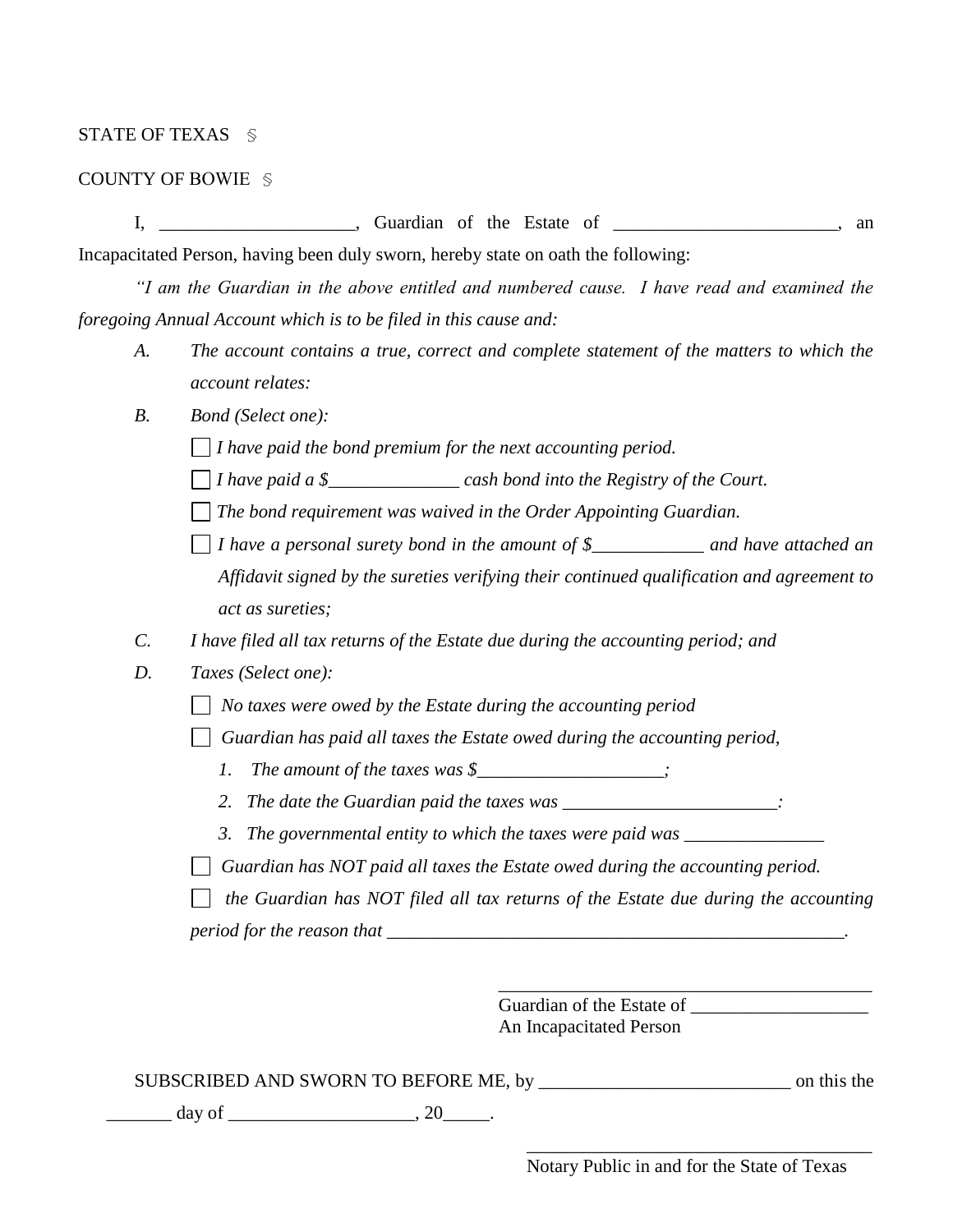# (TO BE COMPLETED BY BANK)

| IN THE GUARDIANSHIP OF  | IN COUNTY COURT            |
|-------------------------|----------------------------|
|                         | OF                         |
| AN INCAPACITATED PERSON | <b>BOWIE COUNTY, TEXAS</b> |

## **VERIFICATION OF FUNDS ON DEPOSIT**

|                                                                                                                                               | The undersigned, an officer of the financial institution named below, hereby certifies that<br>, Guardian of this Estate, had on deposit with this institution as of<br>in the following accounts, the amounts shown below: |  |  |
|-----------------------------------------------------------------------------------------------------------------------------------------------|-----------------------------------------------------------------------------------------------------------------------------------------------------------------------------------------------------------------------------|--|--|
| Checking Account No.<br><u> 1989 - Johann Barbara, martin amerikan basal dan berasal dalam basal dalam basal dalam basal dalam basal dala</u> |                                                                                                                                                                                                                             |  |  |
| Savings Account No.                                                                                                                           |                                                                                                                                                                                                                             |  |  |
| Certificate of Deposit No.<br><u> 1980 - John Stein, Amerikaansk politiker (</u>                                                              |                                                                                                                                                                                                                             |  |  |
| <b>SIGNED</b><br><u> 1980 - Jan Sterling von Berling von Berling von Berling von Berling von Berling von Berling von Berling von B</u>        |                                                                                                                                                                                                                             |  |  |

\_\_\_\_\_\_\_\_\_\_\_\_\_\_\_\_\_\_\_\_\_\_\_\_\_\_\_\_\_\_\_\_\_\_\_Bank

By: \_\_\_\_\_\_\_\_\_\_\_\_\_\_\_\_\_\_\_\_\_\_\_\_\_\_\_\_\_\_\_\_\_\_\_\_\_\_\_

| ۰.<br>- |  |
|---------|--|
|         |  |

\_\_\_\_\_\_\_\_\_\_\_\_\_\_\_\_\_\_\_\_\_\_\_\_\_\_\_\_\_\_\_\_\_\_\_\_\_\_\_\_\_\_\_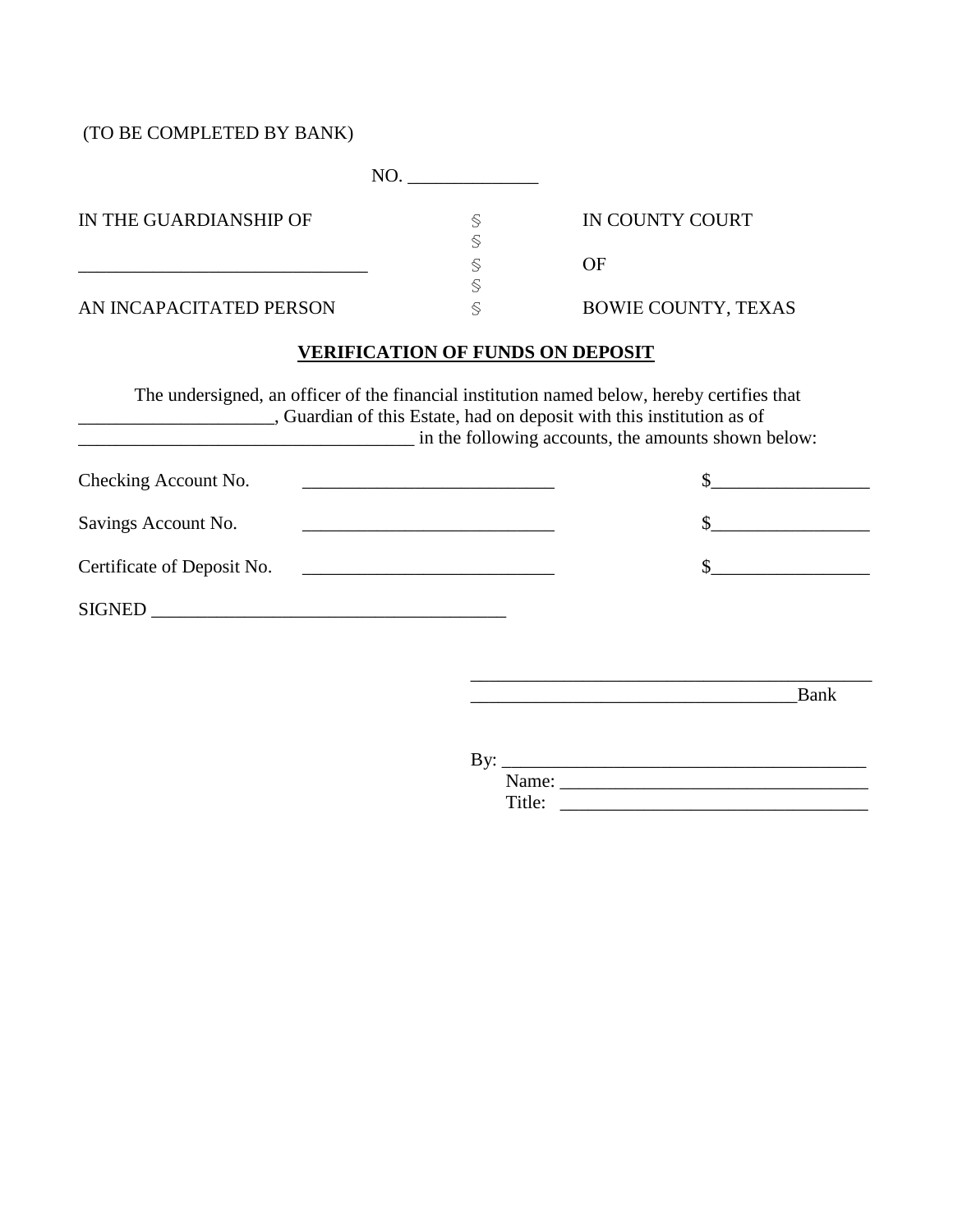| IN THE GUARDIANSHIP OF  | IN COUNTY COURT            |
|-------------------------|----------------------------|
|                         |                            |
|                         | OF                         |
|                         |                            |
| AN INCAPACITATED PERSON | <b>BOWIE COUNTY, TEXAS</b> |

## **VERIFICATION OF SECURITIES**

The undersigned, an officer of the financial institution named below, hereby certifies that \_\_\_\_\_\_\_\_\_\_\_\_\_\_\_\_\_\_\_\_\_, Guardian of this Estate, had on deposit with this institution as of \_\_\_\_\_\_\_\_\_\_\_\_\_\_\_\_\_\_\_\_\_\_\_\_\_\_\_\_\_\_\_\_\_\_\_\_ in the following accounts, the amounts shown below:  $\frac{1}{2}$ \_\_\_\_\_\_\_\_\_\_\_\_\_\_\_\_\_\_\_\_\_\_\_\_\_\_\_\_\_\_\_\_\_\_\_\_\_\_\_\_\_\_\_\_\_\_\_\_\_\_\_ \$\_\_\_\_\_\_\_\_\_\_\_\_\_\_\_\_\_ \_\_\_\_\_\_\_\_\_\_\_\_\_\_\_\_\_\_\_\_\_\_\_\_\_\_\_\_\_\_\_\_\_\_\_\_\_\_\_\_\_\_\_\_\_\_\_\_\_\_\_ \$\_\_\_\_\_\_\_\_\_\_\_\_\_\_\_\_\_  $\begin{minipage}[c]{0.9\linewidth} \textbf{SIGNED} \end{minipage}[1] \begin{minipage}[c]{0.9\linewidth} \centering \begin{minipage}[c]{0.9\linewidth} \centering \end{minipage}[1] \end{minipage}[1] \begin{minipage}[c]{0.9\linewidth} \centering \begin{minipage}[c]{0.9\linewidth} \centering \end{minipage}[1] \end{minipage}[1] \end{minipage}[1] \begin{minipage}[c]{0.9\linewidth} \centering \begin{minipage}[c]{0.9\linewidth} \centering \end{minipage}[1] \end{minipage}[1] \end{minipage}[1] \caption{Example of \text$ 

\_\_\_\_\_\_\_\_\_\_\_\_\_\_\_\_\_\_\_\_\_\_\_\_\_\_\_\_\_\_\_\_\_\_\_Bank

| By: |        |  |
|-----|--------|--|
|     | Name:  |  |
|     | Title: |  |

\_\_\_\_\_\_\_\_\_\_\_\_\_\_\_\_\_\_\_\_\_\_\_\_\_\_\_\_\_\_\_\_\_\_\_\_\_\_\_\_\_\_\_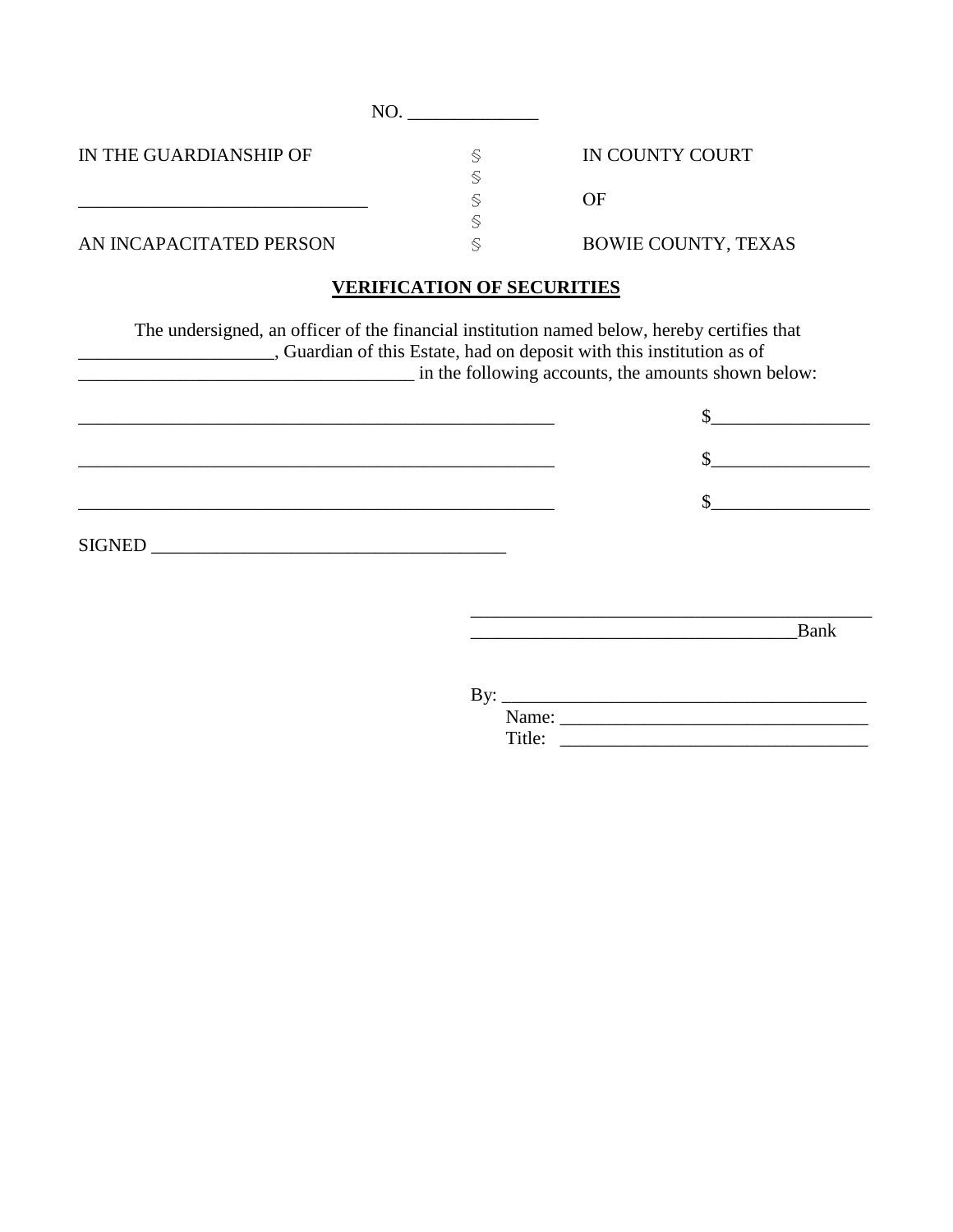NO.

IN THE GUARDIANSHIP OF  $\$\$ 

IN COUNTY COURT

OF

AN INCAPACITATED PERSON  $\leq$ 

\_\_\_\_\_\_\_\_\_\_\_\_\_\_\_\_\_\_\_\_\_\_\_\_\_\_\_\_\_\_\_ §

BOWIE COUNTY, TEXAS

# **PROBATE COURT'S REPRESENTATIVE PAYEE REPORT**

§

§

If you are the Ward's representative payee, you must do **one** of the following:

D. During that reporting period, how much of the money from

- (1) Complete this form and attach it to your annual report (if there is no guardian of the estate) or to your annual account (if you are the guardian of the estate), **OR**
- (2) Attach a copy of the most recent Representative Payee Report that you received from the Social Security Administration to your annual report (if there is no guardian of the estate) or to your annual account (if you are the guardian of the estate).

| Did you, as the representative payee, decide how the ward's funds were spent over the past year?<br>$\Box$ No<br>$\Box$ Yes |                                                                                                                                                                                      |  |
|-----------------------------------------------------------------------------------------------------------------------------|--------------------------------------------------------------------------------------------------------------------------------------------------------------------------------------|--|
|                                                                                                                             | If "No", explain:                                                                                                                                                                    |  |
|                                                                                                                             |                                                                                                                                                                                      |  |
| А.                                                                                                                          | During the last reporting period, what was the total amount of<br>Benefits that the Social Security Administration paid you as the                                                   |  |
| Β.                                                                                                                          | During that reporting period, how much of the money from                                                                                                                             |  |
| C.                                                                                                                          | During that reporting period, how much of the money from<br>Question A was spent on other items for the ward such as<br>clothing, education, medical/dental expenses, recreation, or |  |

personal items? ................................................................................... \$\_\_\_\_\_\_\_\_\_\_\_\_\_\_\_\_\_\_\_

E. Please account for any remaining funds: \_\_\_\_\_\_\_\_\_\_\_\_\_\_\_\_\_\_\_\_\_\_\_\_\_\_\_\_\_\_\_\_\_\_\_\_\_\_\_\_\_\_\_\_

Question A was saved for the ward's future use? ............................... \$\_\_\_\_\_\_\_\_\_\_\_\_\_\_\_\_\_\_\_

\_\_\_\_\_\_\_\_\_\_\_\_\_\_\_\_\_\_\_\_\_\_\_\_\_\_\_\_\_\_\_\_\_\_\_\_\_\_\_\_\_\_\_\_\_\_\_\_\_\_\_\_\_\_\_\_\_\_\_\_\_\_\_\_\_\_\_\_\_\_\_\_\_\_\_\_\_

\_\_\_\_\_\_\_\_\_\_\_\_\_\_\_\_\_\_\_\_\_\_\_\_\_\_\_\_\_\_\_\_\_\_\_\_\_\_\_\_\_\_\_\_\_\_\_\_\_\_\_\_\_\_\_\_\_\_\_\_\_\_\_\_\_\_\_\_\_\_\_\_\_\_\_\_\_

*I declare under penalty of perjury that all the information on this form and any accompanying statements are true and correct to the best of my knowledge.* 

\_\_\_\_\_\_\_\_\_\_\_\_\_\_\_\_\_\_\_\_\_\_\_\_\_\_\_\_\_\_\_\_\_\_\_\_\_\_\_\_\_\_\_\_\_\_ \_\_\_\_\_\_\_\_\_\_\_\_\_\_\_\_\_\_\_\_\_\_\_\_\_\_\_\_\_\_\_